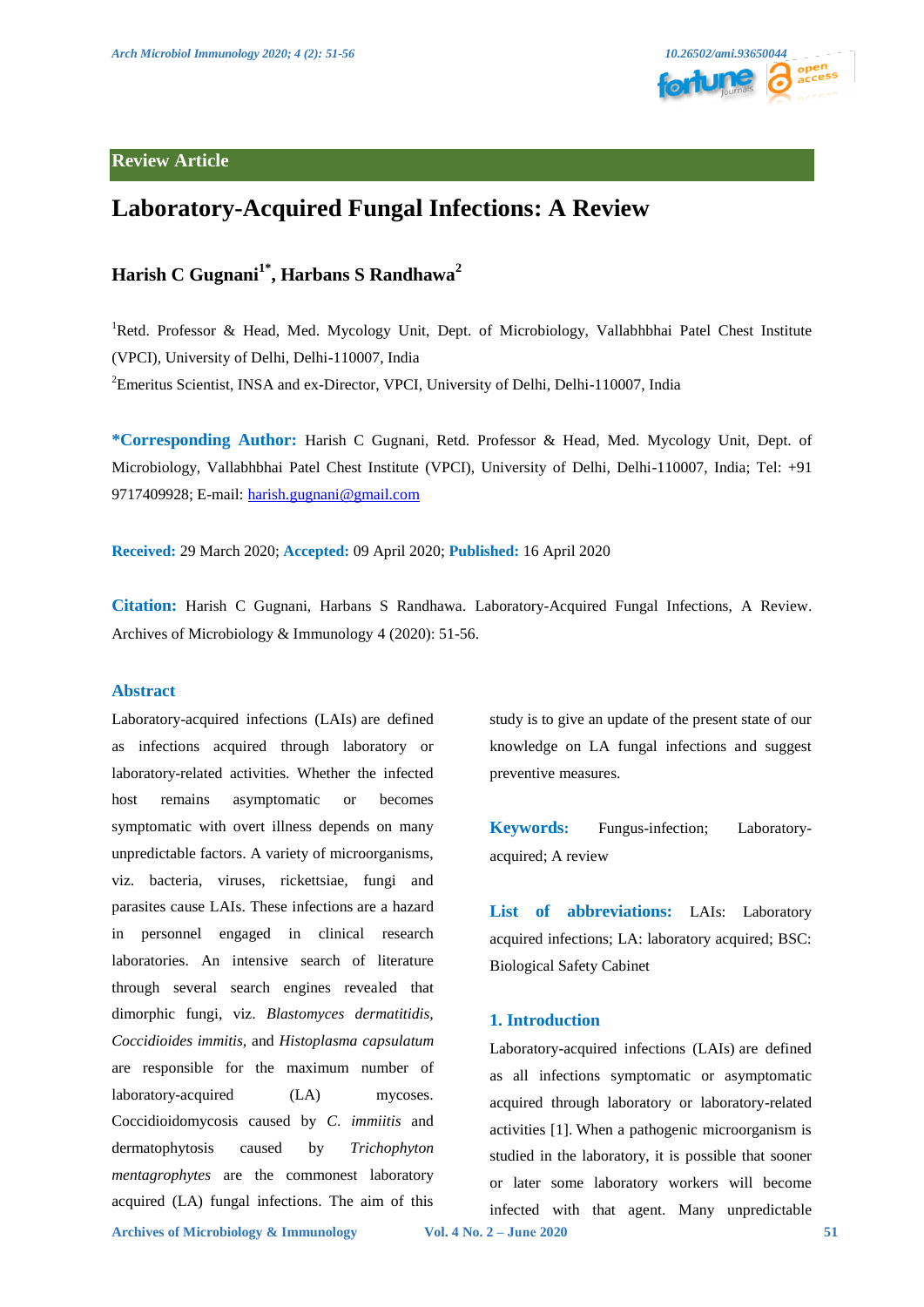#### *Arch Microbiol Immunology 2020; 4 (2): 51-56 10.26502/ami.93650044*

factors involving the interaction of the host and the agent will determine whether or not the host has overt illness, or none, and the nature of the signs, symptoms, and clinical course [2]. Infectious diseases acquired in a laboratory were reported first at the time of Pasteur and Koch in 1890 [3]. Several decades passed before the connection between human diseases and the handling of pathogenic microorganisms was understood [4, 5], and the implementation of protective measures against biological risks in humans was reported in the literature [4, 6]. The first safety measures in microbiology laboratories that work with pathogenic microorganisms were implemented in North America and the United Kingdom at the beginning of the 1970s [6]. LAIs are an occupational hazard, especially in personnel engaged in clinical and research laboratories. Such infections occur due to a variety of microorganisms, viz. bacteria, viruses, rickettsiae, fungi and parasites [7].

Bacteria are the commonest causes of LAIs. The precise risk of infection after an exposure is, however, not defined. Laboratory workers become infected through unexpected modes of transmission [4, 7]. An analysis of 3291 LAIs [8] showed that 9% of these infections are caused by fungi. Dermatophytes as well as dimorphic fungi can be involved in laboratory acquired infections. Cutaneous infections due to dermatophytes and some other fungi occur by accidental inoculation. A review in 2009 [9] reported that dimorphic fungi are responsible for the greatest number of LA fungal infections. Aerosols of these fungi produced in various ways are probably the most frequent causes of laboratory-associated infections [2]. Accidental infections have also resulted while pipetting, and from the spills by the use of a needle and syringe [2, 10]. The aim of this review is to provide an update on the occurrence of laboratory acquired infections world-wide due to different fungi and to suggest preventive measures.

### **2. Materials and Methods**

An intensive search was made for literature in fungal infections through several search engines, viz. PubMed, MEDLINE, Biomed Lib, Med Facts using different sets of keywords, viz. Lab-acquired fungi, fungal infections, mycoses, USA, Europe, South America, Asia. A major source of data known till 1965 was the manual: Laboratory-Acquired Infections published by the US Department of Army in 1967 [3].

# **3. Infections due to systemic pathogenic fungi**

Dimorphic fungi, viz. *Blastomyces dermatitidis, Coccidioides immitis,* and *Histoplasma capsulatum*  are responsible for the maximum number of laboratory-acquired fungal infections in the United States [8-10]. Most of these infections are caused by inhalation of infectious conidia from the mold form, resulting in pulmonary infection. The updated information on different systemic fungal pathogens and dermatophytes is described below.

### **3.1** *Coccidioides immitis*

*Coccidioides immitis* is the most virulent and infectious fungus posing an occupational hazard to laboratory workers and other personnel in the immediate vicinity, and also maintenance staff as well as visitors. The first authentic case of laboratory acquired *C. immitis* infection was reported in 1913 [11]. A total of one hundred and forty-two and five suspected cases of laboratoryassociated coccidioidomycosis were documented till 1967 [3]. Additional 93 cases of coccidioidomycosis with two deaths were documented based on the data for the years 1976 and 1978 [9]. Another review [12] listed two more cases of LA coccidioidomycosis from the data for the years 2002-2004. Although cutaneous infections from accidental inoculation are known, most laboratory-associated infections are caused by inhalation of highly infectious arthroconidia. The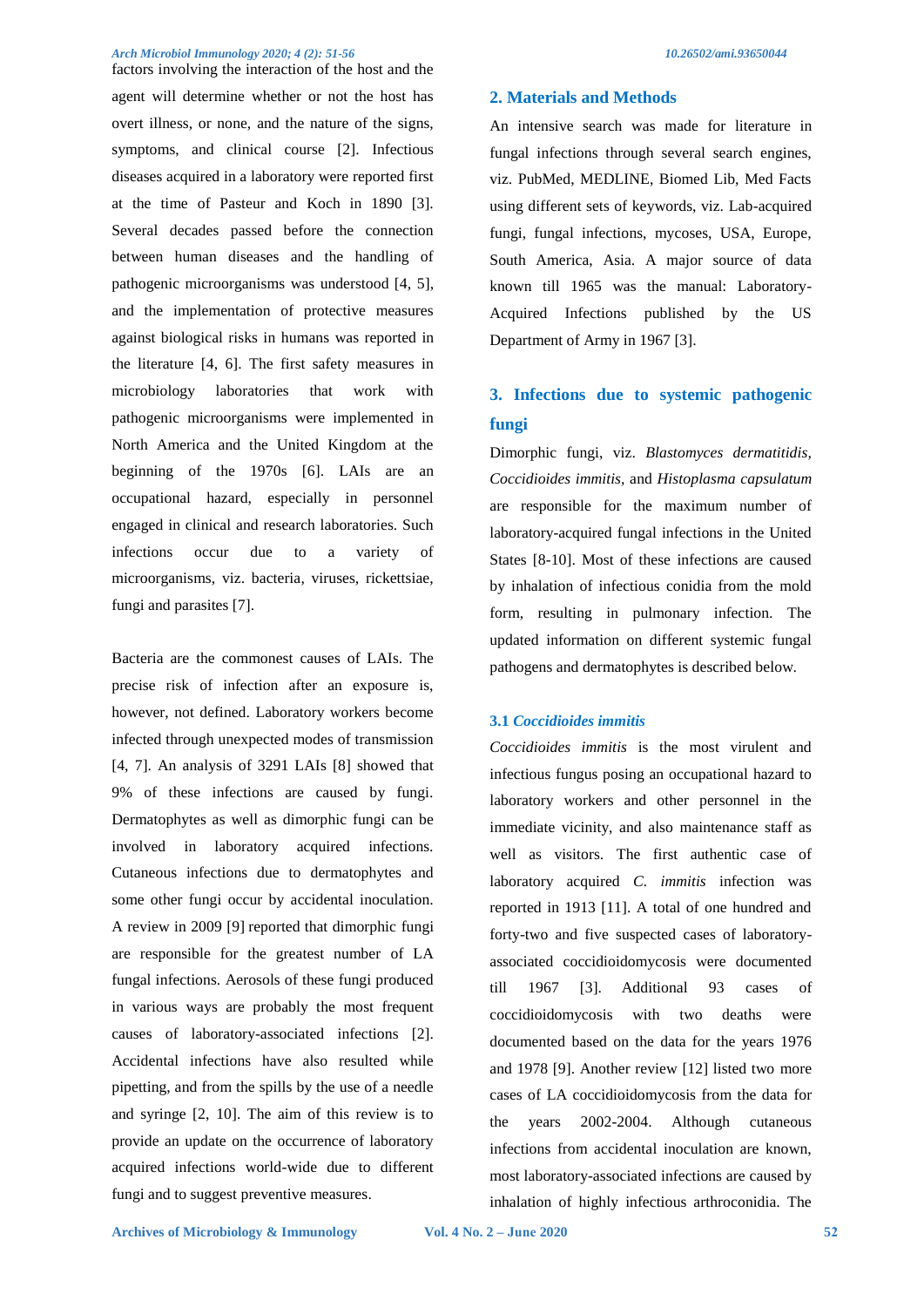#### *Arch Microbiol Immunology 2020; 4 (2): 51-56 10.26502/ami.93650044*

risk is a serious one, owing to the large numbers of arthroconidia produced by most isolates in culture [13]. The aerosol amount to which these workers may be exposed while examining culture plates, or making slide preparations or subcultures is likely to be much greater than would be encountered in natural environment. The mere removing the lid of a petri dish culture is often sufficient to cause the release of large numbers of conidia, and should a sporulating culture be dropped, millions of conidia would be dispersed [13].

Coccidioidomycosis has been recognized as the tenth most frequent laboratory acquired infection [9]. The risk of working with *Coccidioides* in the laboratory is only slightly higher than the risk of infection in the general population [13]. A further search of the literature revealed a case report of laboratory acquired coccidioidomycosis in a 65 year-old Indian male employed as laboratory technician working mostly with *Coccidioides immitis* in research projects [14].

#### **3.2** *Histoplasma capsulatum*

The first report of laboratory-acquired histoplasmosis was documented in 1952 [15]. In this study of 56 employees at the U.S. Public Health Field Station, Kansas City, Kansas, pulmonary histoplasmosis was diagnosed in seven persons who had influenza-like illness and tested positive for histoplasmin skin test and had X ray findings compatible with histoplasmosis. The infection rate among these employees based on positive histoplasmin test was 2.5 times greater than that for school children in Kansas, an area endemic for histoplasmosis. The authors of this report [15] concluded that laboratory is apparently an ideal environment for human infection. Subsequent to this report, 35 cases of LA histoplasmosis were described between the period 1953 to 1966 [3].

#### **3.3** *Blastomyces dermatitidis*

The first report of laboratory acquired blastomycosis was in 1903 [16]. The author of this paper, a physician accidentally pricked the palmar surface of his left index finger with a needle while performing an autopsy on a patient who had died of systemic blastomycosis. Diagnosis was made by microscopic examination of culture of pus from a pustule that developed at the site of needle injury [16]. Subsequently eight cases of LA cutaneous blastomycoses following accidental parenteral inoculation and pulmonary infections following presumed inhalation of conidia have been reported between the period 1924 to 1967 [3]. Another case of LA primary blastomycosis was reported in 1970 in a 36-yr-old laboratory worker exposed to a culture of *B*. *dermatitidis* [17]. No further case of LA blastomycosis has been reported subsequently. The risk to laboratory personnel is related to accidental inoculation and infectious aerosols.

#### **3.4** *Sporothrix schenckii*

The first case of a laboratory infection with *S*. *schenckii* occurred in France [18], while the author of this report was injecting rabbits with the fungal suspension by a syringe and a part of the suspension sprayed into his eyes. Within a period of two weeks, pustules developed in both the eyes, and *S. schenckii* was cultured from the pus. He recovered completely after 75 days of potassium iodide treatment [18]. Six more cases of LA *S*. *schenckii* infection were reported between the period 1909 to 1954 [3].

## **3.5** *Talaromyces* (*Penicillium*) *marneffei*

The first known case of human *Talaromyces marneffei* infection was laboratory acquired, when a researcher [19] accidentally pricked his own finger with a needle filled with *Talaromyces marneffei* that was being used to inoculate hamsters. A small nodule developed at the site of needle prick, followed by axillary lymphadenopathy. This accidental infection was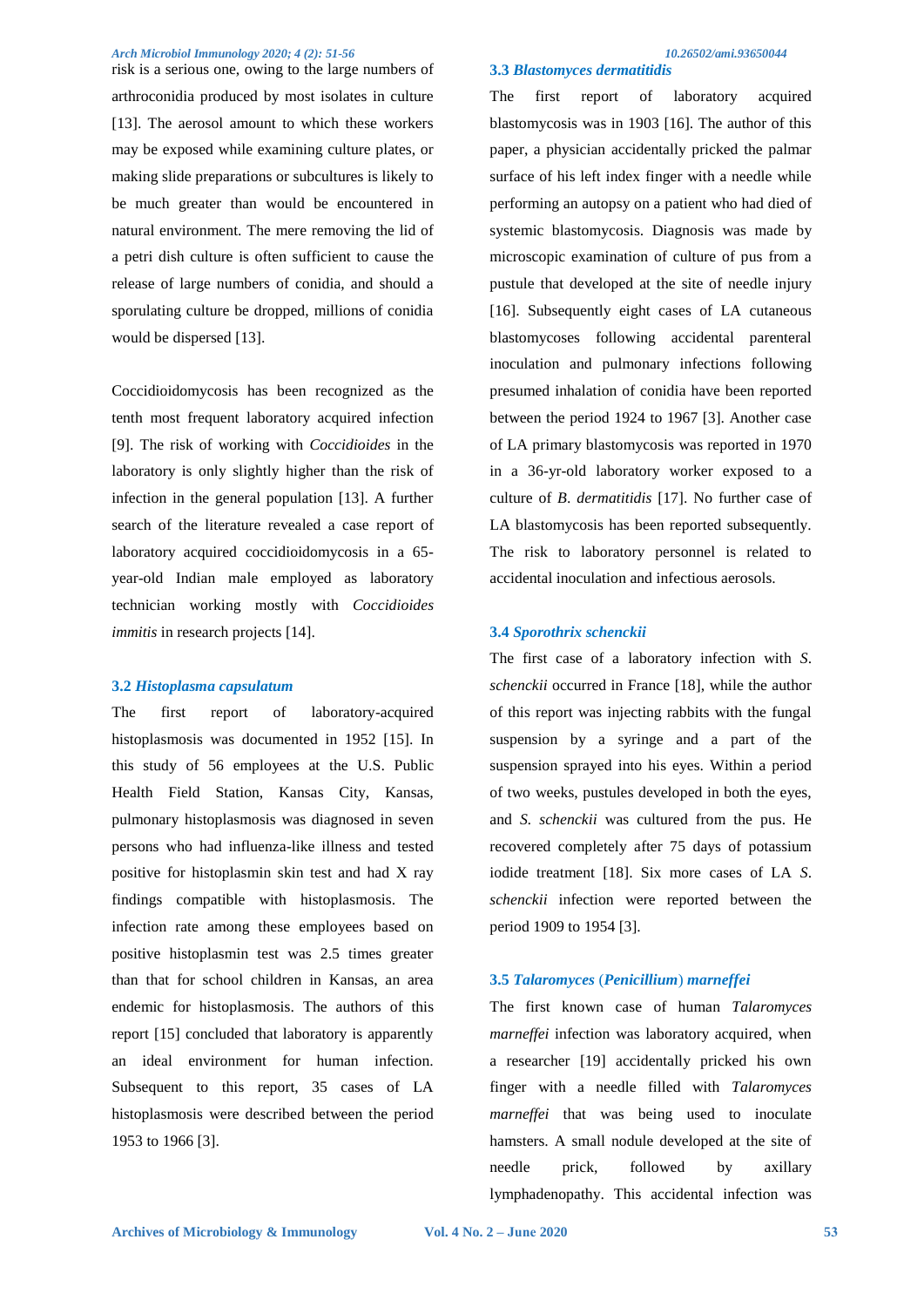cured by intensive treatment with oral nystatin for 30 days [20]. No case of laboratory-acquired *Talaromyces marneffei* infection has been reported subsequently.

A further intensive search of the literature including a review of laboratory acquired infections in the Asia Pacific did not reveal any additional case of LA systemic mycoses [21].

#### **3.6 Dermatophytes**

The first report of laboratory acquired dermatophytic infection was *Microsporum* (*Trichophyton*) *gypseum* infection in three laboratory attendants who were in daily contact with infected mice in a colony of 2500 mice; one of attendants' boy contact also got infected [22]. Subsequent to this report, numerous cases of laboratory acquired dermatophytic infections were described between the period 1951-1965 [3]. These included 37 cases caused by *T*. *mentagrophytes*, three by *Microsporum canis* and one due to *M*. *aoudouinii,* and additional 40 cases of dermatophytoses including 18 animal attendants, and two physicians during a 10-year period [3]. The causative agents of these 40 cases were *T*. *mentagrophytes*, *T*. *rubrum*, *M*. *audouinii*, and *M*. *canis* from hamsters, guinea pigs, rats, mice, rabbits, dogs, and a cat. An analysis of 3291 cases of LAIs worldwide mentioned (4%) cases of infection due to *T*. *mentagrophyte* [8]. A subsequent review of reports of LAI in the Asia Pacific published between 1982 and 2016 revealed two cases due to *Athroderma benhalmiae* (*Trichophyton mentagrophyte)* including one in scientist in 2001 and the another one in a research worker in 2002 in Japan [21].

#### **4. Discussion**

The risk of infection in the modern mycology laboratory is probably low, since handling of specimens is done in laminar-flow Biological Safety Cabinet (BSC). It is assumed that the BSC

fully protects the worker from the organisms while working in the BSC. The limited available data on the protective power of BSCs is not very reassuring, because the cabinets are likely not being used correctly [13]. Among the systemic mycosis, coccidioidomycosis is the commonest laboratory acquired mycosis and is the tenth in order of frequency among all the LAIs [9]. Further, a greater risk of infection is likely from an aerobic culture set-up, because colonies of *B. dermatitidis* and *C. immitis* can grow fast on routine media and may be visible within 2–3 days [13]. Since systemic mycotic infections may be subclinical and many laboratories do not maintain a periodic skin testing program, it is probable that many laboratory-acquired infections are not discovered [23]. An acute febrile influenza-like illness in a person working with these fungi should be investigated to rule out the possibility of mycotic infection [23]. The systemic pathogenic fungi must be considered as high-risk microorganisms.

#### **5. Conclusion**

It cannot be overemphasized that clinicians who suspect a dimorphic fungal infection should immediately alert the microbiology laboratory. Also, all procedures that involve manipulation of cultures of dimorphic fungi, viz. *C. immitis, B. dermatitidis* and *H. capsulatum* should as far as possible be conducted in a biological safety cabinet [6]. It should be ensured that culture plates are secured with shrink seal to prevent accidental opening and cultures be disinfected and discarded immediately after identification [6]. Further all laboratory personnel should be skin-tested before their initial exposure, and a program of periodically repeated skin tests in negative personnel should be established. Laboratory workers and infectious disease specialists and other appropriate officials should be trained on the use of safety equipment and aseptic precautions in all procedures, All cases of laboratory acquired infections should be notified to infection control staff [23, 24].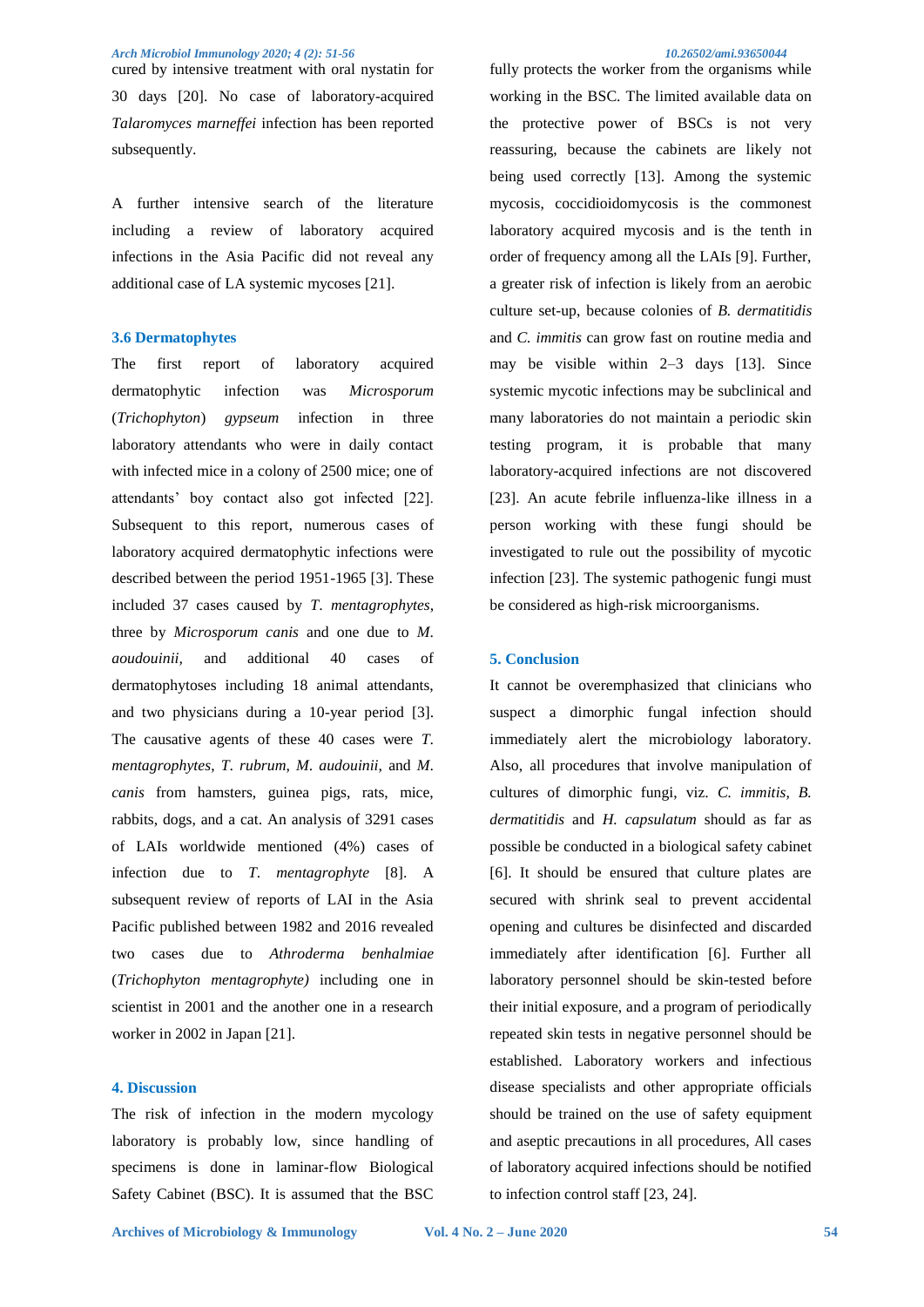## **References**

- 1. www. bch.cbd.int  $>$  database  $>$  record Biosafety and Biotechnology Unit, Wttenschappelijk Instituut Volksgezondheld. Editor : Dr John Peeters, General Director, Wytsmanstraat Brussels, Belgium December 14 (2012):1015.
- 2. Wedum AG. History & Epidemiology of Laboratory-Acquired Infections (in relation to the cancer research program). Journal of the American Biological Safety Association 2 (1997): 12-29.
- 3. Hanel E. Laboratory-acquired mycoses. Department of the Army, Fort Detrick (1967).
- 4. Sulkin SE. Laboratory-acquired infections. Bacteriological Reviews 25 (1961): 203.
- 5. Traxler RM, Lehman MW, Bosserman EA, et al. A literature review of laboratory-acquired brucellosis. Journal of Clinical Microbiology 51 (2013): 3055- 3062.
- 6. Collins CH. Laboratory-acquired infections: history, incidence, causes and prevention. Butterworth & Co (Publishers) Ltd (1988).
- 7. Pike RM. Past and present hazards of working with infectious agents. Archives of Pathology & Laboratory Medicine 102 (1978): 333-336.
- 8. Pike RM. Laboratory-associated infections: summary and analysis of 3921 cases. Health Laboratory Science 13 (1976): 105-114.
- 9. Weinstein RA, Singh K. Laboratoryacquired infections. Clinical Infectious Diseases 49 (2009): 142-147.
- 10. Sewell DL. Laboratory-associated infections and biosafety. Clinical

Microbiology Reviews 8 (1995): 389- 405.

- 11. MacNEAL WJ, Hjelm CE. Note on a mold, Coccidioides immitis, found in a case of generalized infection in man. Journal of the American Medical Association 61 (1913): 2044.
- 12. Weinstein RA, Singh K. Laboratoryacquired infections. Clinical Infectious Diseases 49 (2009): 142-147.
- 13. Baron EJ, Miller JM. Bacterial and fungal infections among diagnostic laboratory workers: evaluating the risks. Diagnostic Microbiology and Infectious Disease 60 (2008): 241-246.
- 14. Mattar ZR, Abugiazia A, Totok N, et al. Laboratory-acaquired coccidiodomycosis Chest October Meeting 2009, Abstracts.
- 15. Furcolow ML, Guntheroth WG, Willis MJ. The frequency of laboratory infections with Histoplasma capsulatum: their clinical and x-ray characteristics. The Journal of Laboratory and Clinical Medicine 40 (1952): 182-187.
- 16. Evans N. A Clinical Report of A Case of Blastomycosis of The Skin From Accidental Inoculation. Journal of the American Medical Association 40 (1903): 1772-1775.
- 17. Baum GL, Lerner PI. Primary pulmonary blastomycosis: a laboratory-acquired infection. Annals of Internal Medicine 73 (1970): 263-265.
- 18. Fava A. Un cas de sporotrichose conjonctivale et palpebrale primitives. Ann Ocul (Paris) 141 (1909): 338-343.
- 19. Segretain G. Penicillium marneffei n. sp., agent d'une mycose du systeme reticuloendothelial. Mycopathologia et Mycologia Applicata 11 (1959): 327-353.
- 20. Drouhet E. Penicilliosis due to Penicillium marneffei: a new emerging systemic mycosis in AIDS patients travelling or